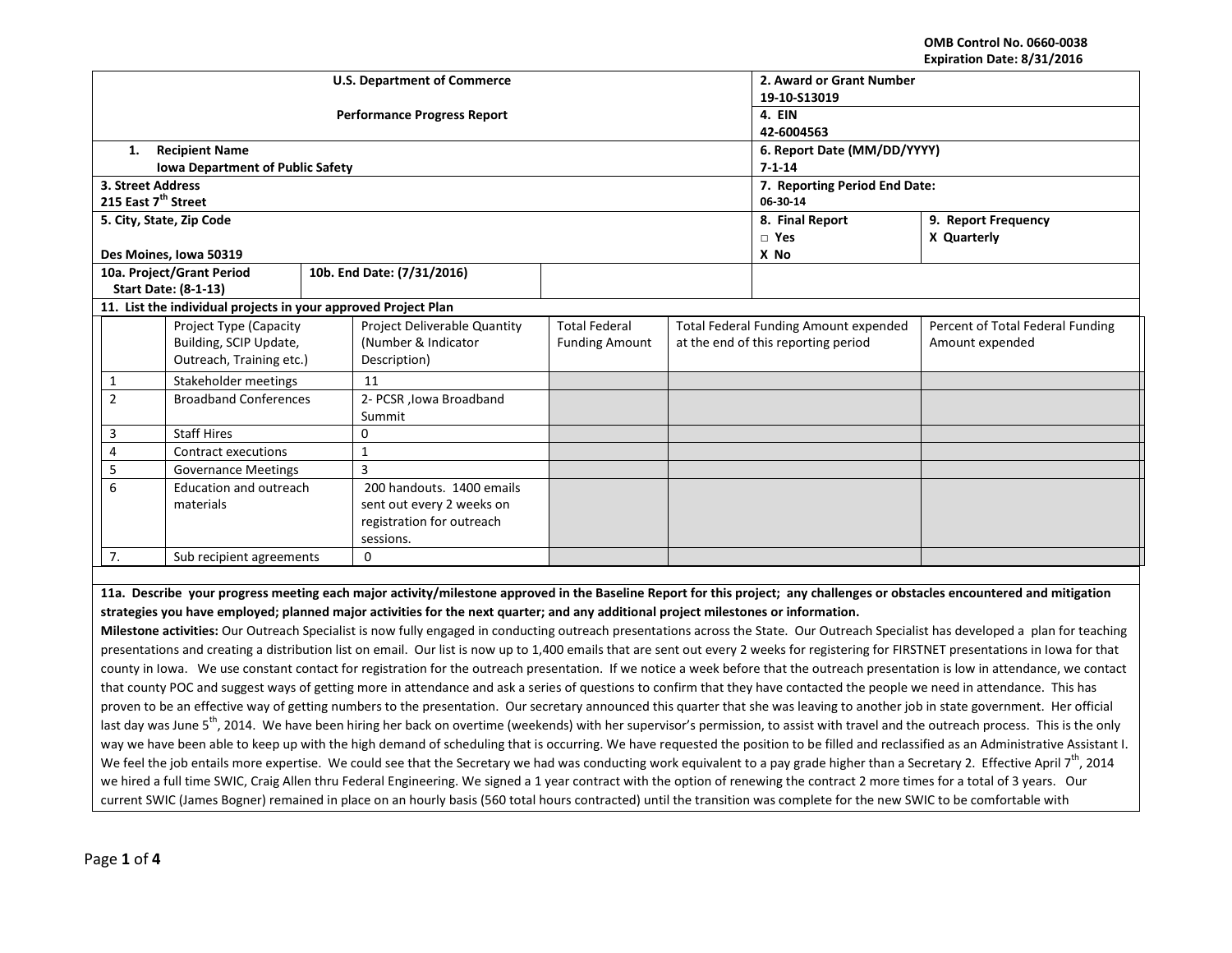operations in Iowa. As of June 30<sup>th</sup>, 2014 the contract for Jim Bogner ended for regular monthly work on an hourly basis. The Interoperability Board has the option of hiring Mr. Bogner as an as needed basis. We have approximately 150 hours remaining for Mr. Bogner to be hired if needed. We intend to use Mr. Bogner for some work when the initial consultation with FIRSTNET meeting is set and subsequent meetings if necessary. Mr. Bogner was very involved in the process and we feel he is an asset to keep on board until we are comfortable with our progress. Mr. Bogner assisted us with the State consultation package which was sent in on June 26<sup>th</sup>, 2014. FIRSTNET has acknowledged they have received the package and will be back in touch.

**11b. If the project team anticipates requesting any changes to the approved Baseline Report in the next quarter, describe those below. Note that any substantive changes to the Baseline Report must be approved by the Department of Commerce before implementation.** 

**None at this time.**

**11c. Provide any other information that would be useful to NTIA as it assesses this project's progress.** 

**During quarterly calls it would be beneficial if any State or any FIRSTNET management could brief on State Consultation if any occurred. This will help gain insight on the process.** 

**11d. Describe any success stories or best practices you have identified. Please be as specific as possible.**

We are excited about the Outreach Program and how effective the program has become. Our distribution list has grown each month on email. We have some interest in **forming Regional Interoperability Committees (RICS) which was our goal. We are also very fortunate to have state legislation in place that requires each County in Iowa to submit a name of the Point of Contact in which to receive information that the Interoperability Board requests. This legislation was passed last year and has become an effective means of contacting each county for outreach presentations.** 

**12. Personnel** 

**12a. If the project is not fully staffed, describe how any lack of staffing may impact the project's time line and when the project will be fully staffed.**

**12b. Staffing Table**

| Job Title                                                                                                                             |  | <b>Project(s) Assigned</b>                             | Change |  |  |  |  |
|---------------------------------------------------------------------------------------------------------------------------------------|--|--------------------------------------------------------|--------|--|--|--|--|
| DPS Interoperability Officer Sgt. Lampe                                                                                               |  | 50% of wages paid by SLIGP funds for SLIGP activities  | No     |  |  |  |  |
| Administrative Assistant (secretary)                                                                                                  |  | 100% of wages paid by SLIGP funds for SLIGP activities | No     |  |  |  |  |
| Add Row<br>Remove Row                                                                                                                 |  |                                                        |        |  |  |  |  |
| 13. Subcontracts (Vendors and/or Sub recipients)                                                                                      |  |                                                        |        |  |  |  |  |
| 13a. Subcontracts Table - Include all subcontractors. The totals from this table must equal the "Subcontracts Total" in Question 14f. |  |                                                        |        |  |  |  |  |
|                                                                                                                                       |  |                                                        |        |  |  |  |  |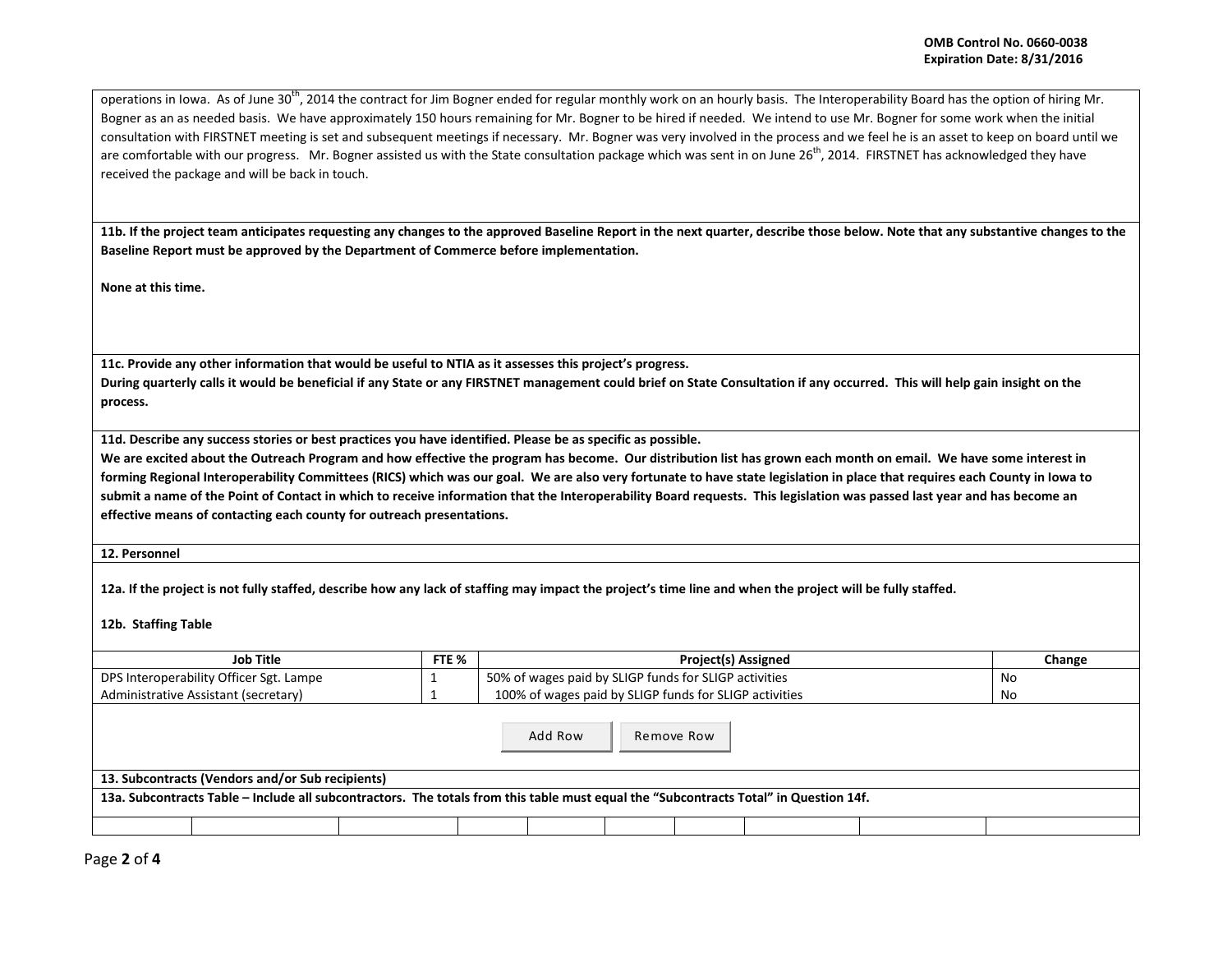| Name         | <b>Subcontract Purpose</b> | Type             | RFP/RFQ | Contract | Start                    | End Date                 | <b>Total Federal</b>   | <b>Total Matching</b>  | Project and % Assigned |
|--------------|----------------------------|------------------|---------|----------|--------------------------|--------------------------|------------------------|------------------------|------------------------|
|              |                            | (Vendor/Subrec.) | Issued  | Executed | Date                     |                          | <b>Funds Allocated</b> | <b>Funds Allocated</b> |                        |
|              |                            |                  | (Y/N)   | (Y/N)    |                          |                          |                        |                        |                        |
| Federal      | <b>SLIGP</b> activities    | Vendor           | N       |          | $8 - 1 - 13$             | $3 - 1 - 15$             | 71,781                 | 17,945                 |                        |
| Engineering  |                            |                  |         |          |                          |                          |                        |                        |                        |
|              |                            |                  |         |          |                          |                          |                        |                        |                        |
| Connect Iowa | <b>SLIGP Outreach</b>      | Vendor           | N       |          | $3 - 24 - 14$            | $7 - 31 - 14$            | 182,651                | 45,663                 |                        |
|              |                            |                  |         |          |                          |                          |                        |                        |                        |
| Unknown      | Phase 2                    | Vendor           | N       | N        | $\overline{\phantom{a}}$ | $\overline{\phantom{a}}$ | 678,504                | 169,626                |                        |
| vendor       |                            |                  |         |          |                          |                          |                        |                        |                        |
| Federal      | <b>SLIGP</b> activities    | Vendor           | N       |          | $4 - 7 - 14$             | $4 - 1 - 15$             | 162,000                | 40,500                 |                        |
| Engineering  |                            |                  |         |          |                          |                          |                        |                        |                        |
| RICOH        | Copier lease               | Vendor           | N       | ν        | $11 - 1 - 13$            | $10-31-16$               | 8,640                  | 2,160                  |                        |
|              |                            |                  |         |          |                          |                          |                        |                        |                        |
|              |                            |                  |         |          |                          |                          |                        |                        |                        |

Add Row **Remove Row** 

## **13b. Describe any challenges encountered with vendors and/or sub recipients.**

Connect Iowa has not sent us an invoice as of July  $2^{nd}$ , 2014. I have also not received a monthly progress report per contract terms. I have emailed the program manager requesting the monthly reports for 3 people that are required to submit progress reports.

## **14. Budget Worksheet**

Columns 2, 3 and 4 must match your current project budget for the entire award, which is the SF-424A on file.

Only list matching funds that the Department of Commerce has already approved.

| Project Budget Element (1)                                                                                                                                                           | Federal Funds | <b>Approved Matching</b> | <b>Total Budget</b> | <b>Federal Funds</b> | <b>Approved Matching Funds</b> | Total Funds Expended (7) |
|--------------------------------------------------------------------------------------------------------------------------------------------------------------------------------------|---------------|--------------------------|---------------------|----------------------|--------------------------------|--------------------------|
|                                                                                                                                                                                      | Awarded (2)   | Funds (3)                | (4)                 | Expended (5)         | Expended (6)                   |                          |
| a. Personnel Salaries                                                                                                                                                                | 183,805       | 45,951                   | 229,756             | 27,123               | 6,781                          | 33,904                   |
| b. Personnel Fringe Benefits                                                                                                                                                         | 81,480        | 20,370                   | 101,850             | 11,426               | 2,856                          | 14,282                   |
| c. Travel                                                                                                                                                                            | 215,652       | 53,913                   | 269,565             | 7,719                | 1,930                          | 9,649                    |
| d. Equipment                                                                                                                                                                         |               |                          |                     |                      |                                |                          |
| e. Materials/Supplies                                                                                                                                                                | 42.833        | 10.709                   | 53.542              | 13.599               | 3.400                          | 16.999                   |
| f. Subcontracts Total                                                                                                                                                                | 1,103,576     | 275,894                  | 1,379,470           | 76,521               | 19,130                         | 95,651                   |
| g. Other                                                                                                                                                                             | 28,912        | 7,228                    | 36.140              | 18.515               | 4.629                          | 23.144                   |
| h. Total Costs                                                                                                                                                                       | 1,656,258     | 414,065                  | 2,070,323           | 154,903              | 38,726                         | 193,629                  |
| i. % of Total                                                                                                                                                                        | 80%           | 20%                      | 100%                | 80%                  | 20%                            | 100%                     |
| 15. Certification: I certify to the best of my knowledge and belief that this report is correct and complete for performance of activities for the purpose(s) set forth in the award |               |                          |                     |                      |                                |                          |